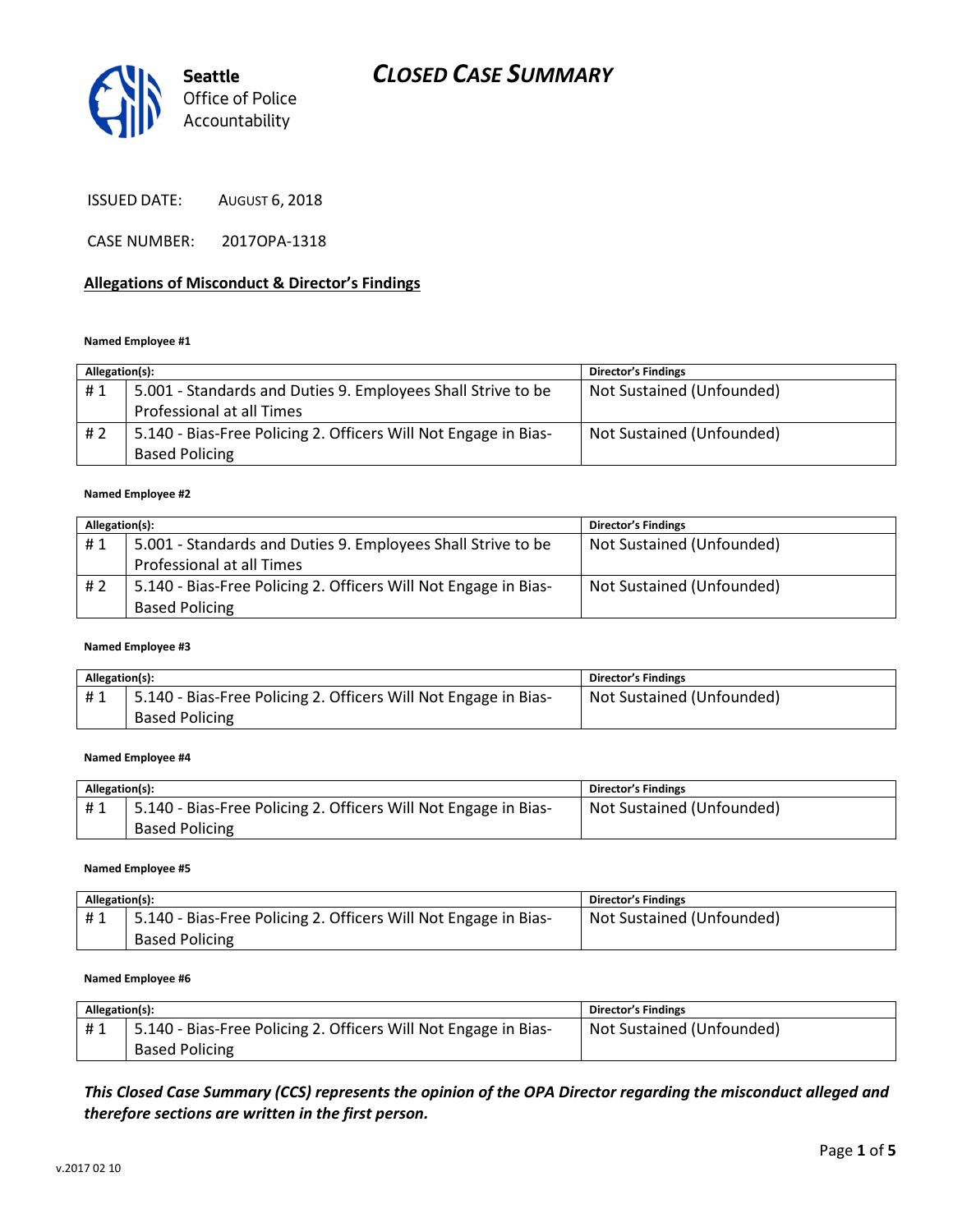# CLOSE CASE SUMMARY

OPA CASE NUMBER: 2017OPA-1318

### EXECUTIVE SUMMARY:

Seattle

Office of Police Accountability

The Complainant alleged that the Named Employees engaged in biased policing towards her husband. The Complainant further alleged that Named Employee #1 and Named Employee #2 engaged in unprofessional conduct.

### STATEMENT OF FACTS:

This is the second complaint filed by the Complainant stemming out of a law enforcement response to her residence. The first complaint, investigated under 2017OPA-1257, concerned the arrest of the Complainant's daughter. The officers responded based on a call for service from the Complainant and her husband (referred to here as the subject). The officers learned that their daughter had thrown a chair through a glass patio door and had assaulted the subject. Both the daughter and another individual (who fled the scene) were taken into custody. The Complainant and the subject were both extremely upset with the officers' decision-making in that case. This included the subject repeatedly raising his voice at the officers, criticizing their response to the call, and using profanities (for example, at one point the subject told an officer to "get the fuck out of my yard"). Moreover, both the Complainant and the subject alleged that the officers had engaged in biased policing. OPA's investigation resulted in no Sustained findings. OPA deemed the allegation that the officers had engaged in bias and that one officer had been unprofessional to be unfounded.

Several weeks after this incident, officers responded to another call for service from the Complainant's residence. This response was fully captured by both In-Car Video (ICV) and Body Worn Video (BWV). The officers were specifically dispatched concerning a report that the subject was suicidal. The caller was the subject's friend. When officers arrived at the residence, the caller met them outside. He told them that he had been with the subject earlier that evening and that they had been drinking. The caller stated that the subject had then been involved in an altercation with his family and seemed upset. The caller had received a text from the subject in which the subject stated something along the lines of: "It'll only hurt for a minute." The caller viewed this statement as expressing the subject's suicidality.

The subject's and Complainant's daughter came out of the residence and spoke with Named Employee #1 (NE#1). She told NE#1 that the subject was upset and could be suicidal. However, she did not relay any overtly suicidal statements made by the subject. The Complainant also exited the residence and spoke with the officers. She confirmed that the subject did want to hurt himself, but further stated that if the subject saw the officers it would serve to escalate this matter. The Complainant asked the officers to leave and they told her that they could not.

The subject then walked out of his residence. He was agitated and immediately aggressive towards the officers. NE#1 tried to speak with the subject and to convince him to let the officers help him. At one point, the subject threatened to assault the officers and asked whether that would get him arrested. NE#1 stated that he did not want to arrest the subject. However, at that point, the subject pushed NE#1. The subject was then placed under arrest. After refusing to get inside of a patrol vehicle, the subject was transported to the King County Jail in an ambulance.

The Complainant filed this complaint with OPA, alleging that the Named Employees were biased towards the subject based on his race. The Complainant also claimed that NE#1 and Named Employee #2 (NE#2) engaged in unprofessional behavior during this incident.

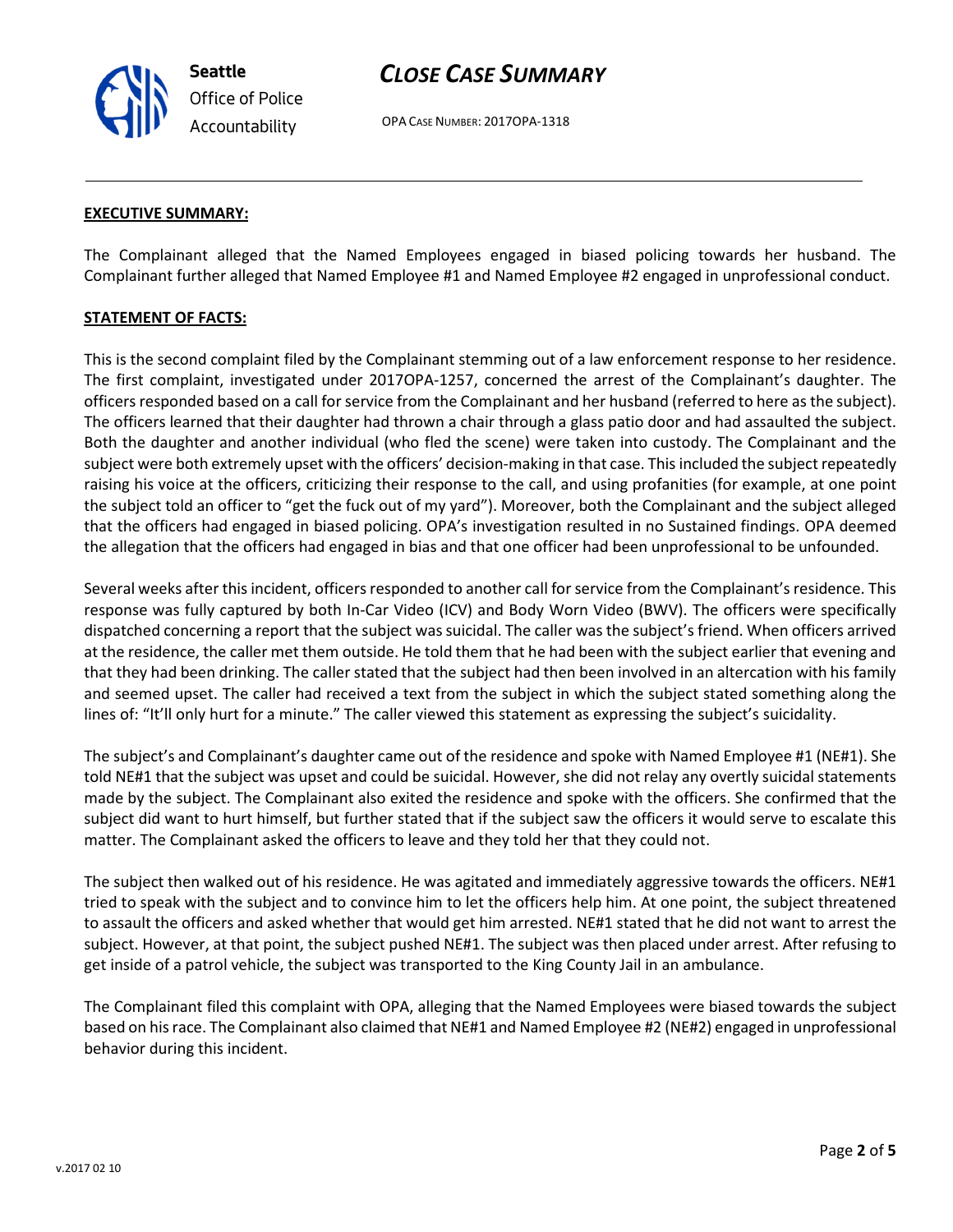

# CLOSE CASE SUMMARY

OPA CASE NUMBER: 2017OPA-1318

### ANALYSIS AND CONCLUSIONS:

# Named Employee #1 - Allegation #1 5.001 - Standards and Duties 9. Employees Shall Strive to be Professional at all Times

The Complainant alleged that NE#1's behavior during this incident was unprofessional in a number of respects. First, she contended that NE#1 perpetrated a "trespass" onto her property. Second, she alleged that NE#1 insisted on remaining on her property even though she told him that doing so was unhelpful to the situation. Third, she stated that NE#1's presence and his interactions with the subject unnecessarily escalated the incident.

SPD Policy 5.001-POL-9 requires that SPD employees "strive to be professional at all times." The policy further instructs that "employees may not engage in behavior that undermines public trust in the Department, the officer, or other officers." (SPD Policy 5.001-POL-9.)

With regard to the Complainant's allegations, NE#1 was not trespassing on the Complainant's property because he was responding for a call for service concerning the possibly suicidal subject. Moreover, while the Complainant wanted NE#1 and the other officers to leave, NE#1 was warranted in staying there to continue his investigation and to determine whether the subject was a present and continuing danger to himself. Lastly, I am not convinced that NE#1 did anything to escalate this matter. Indeed, I think he actively tried to do the opposite by attempting to reason with the Complainant. Notably, it was not until the subject pushed NE#1 that any law enforcement action was taken towards him.

For the above reasons, I do not find that NE#1 acted unprofessionally during this incident. As such, I recommend that this allegation be Not Sustained – Unfounded.

Recommended Finding: Not Sustained (Unfounded)

# Named Employee #1 - Allegation #2 5.140 - Bias-Free Policing 2. Officers Will Not Engage in Bias-Based Policing

As a general matter, the Complainant alleged that all of the Named Employees engaged in biased policing when they responded to her residence, interacted with the subject, and placed the subject under arrest. When interviewed by OPA, she did not directly articulate how the officers engaged in biased policing. She did, however, reference the fact that her husband was African-American living in a predominantly White neighborhood. Moreover, the Department video of this incident clearly indicated that the subject believed that he was being subjected to biased policing; however, the exact reasons for why he believed this to be the case are unclear.

OPA interviewed all of the Named Employees. Each one denied engaging in biased policing. They universally stated that their concerns regarding the subject's safety prevented them from leaving him at the home at the time the Complainant requested that they do so. They further contended that the subject's erratic behavior, threats to harm officers, and the fact that he pushed NE#1 was the basis for taking him into custody, not his race.

SPD policy prohibits biased policing, which it defines as "the different treatment of any person by officers motivated by any characteristic of protected classes under state, federal, and local laws as well other discernible personal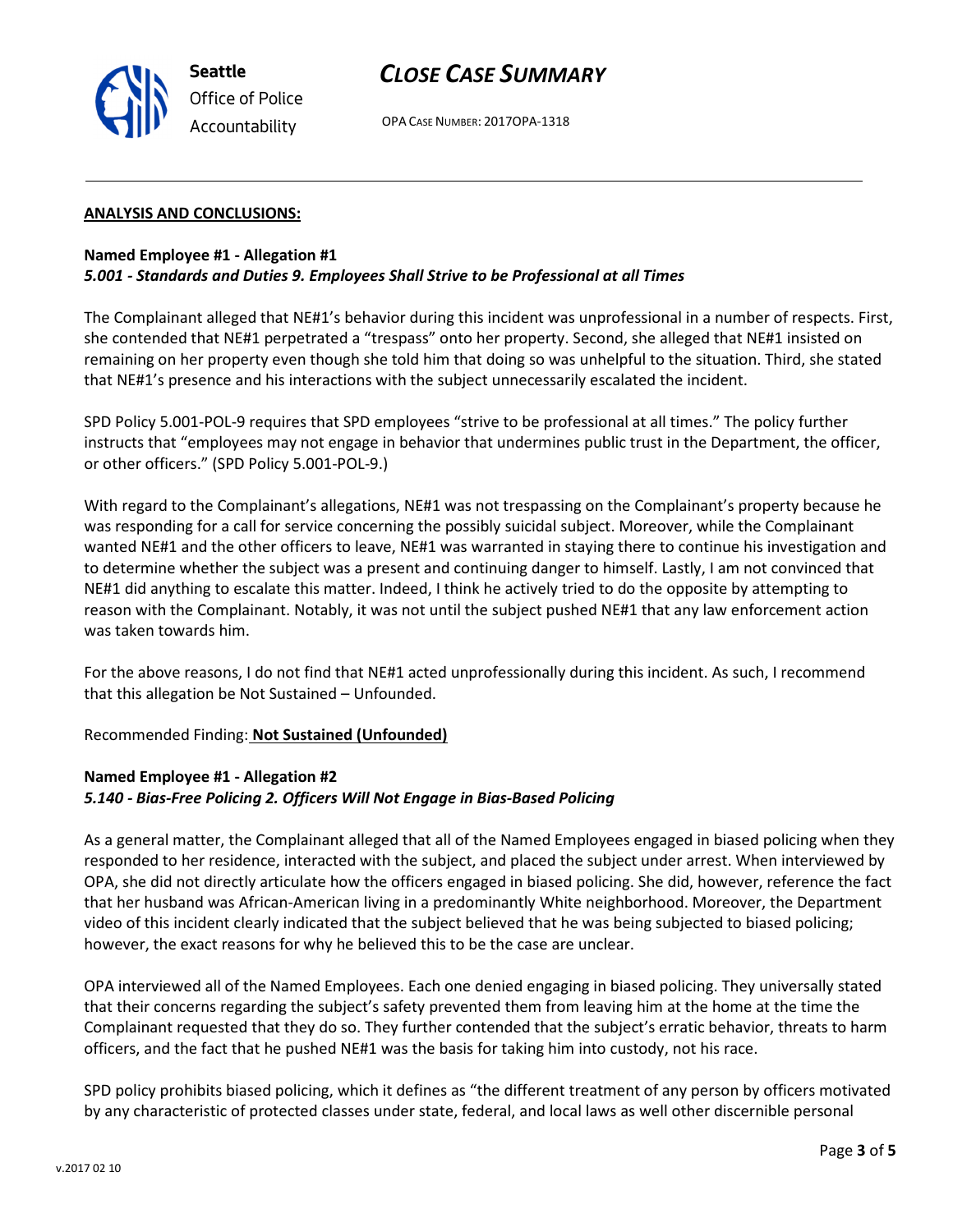

Seattle Office of Police Accountability

# CLOSE CASE SUMMARY

OPA CASE NUMBER: 2017OPA-1318

characteristics of an individual." (SPD Policy 5.140.) This includes different treatment based on the race of the subject. (See id.)

Based on my review of the evidence, I find no support for the claim that the Named Employees took adverse law enforcement action against the subject based on his race or his membership in any other protected class. Instead, I find that they responded to his residence because of a report that he was suicidal and that, after they arrived at the scene, multiple individuals, including the Complainant, confirmed that the subject could potentially harm himself. At that point, the officers could not leave the scene until they were satisfied that the subject was not a danger to himself or others. Moreover, when the subject began demonstrating aggressive and erratic behavior, threatened officers, and actually pushed NE#1, the officers were obligated to take him into custody. Lastly, in OPA's opinion, the Department video of the incident conclusively establishes that the Named Employees did not engage in biased policing. Indeed, it is instead consistent with the Named Employees' recounting of this incident. For these reasons, I recommend that this allegation be Not Sustained – Unfounded as against all of the Named Employees.

# Recommended Finding: Not Sustained (Unfounded)

## Named Employee #2 - Allegation #1

# 5.001 - Standards and Duties 9. Employees Shall Strive to be Professional at all Times

In addition to NE#1 engaging in unprofessional conduct, the Complainant alleged that one other officer also lacked professionalism. With regard to this officer, the Complainant stated: "the officer next to [NE#2] became visibly aroused at the idea that restraint may happen and language around taking him to his knees was used." OPA believes that the officer the Complainant described was NE#2, given where he was standing while at the scene.

At his OPA interview, NE#2 denied in engaging in any such unprofessional behavior. Moreover, from my review of the Department video relating to this incident, I find no support for the allegation that NE#2 was acting as the Complainant described. As such, I recommend that this allegation be Not Sustained – Unfounded as against him.

## Recommended Finding: Not Sustained (Unfounded)

# Named Employee #2 - Allegation #2 5.140 - Bias-Free Policing 2. Officers Will Not Engage in Bias-Based Policing

For the same reasons as stated above (see Named Employee #1, Allegation #2), I recommend that this allegation be Not Sustained – Unfounded.

Recommended Finding: Not Sustained (Unfounded)

## Named Employee #3 - Allegation #1 5.140 - Bias-Free Policing 2. Officers Will Not Engage in Bias-Based Policing

For the same reasons as stated above (see Named Employee #1, Allegation #2), I recommend that this allegation be Not Sustained – Unfounded.